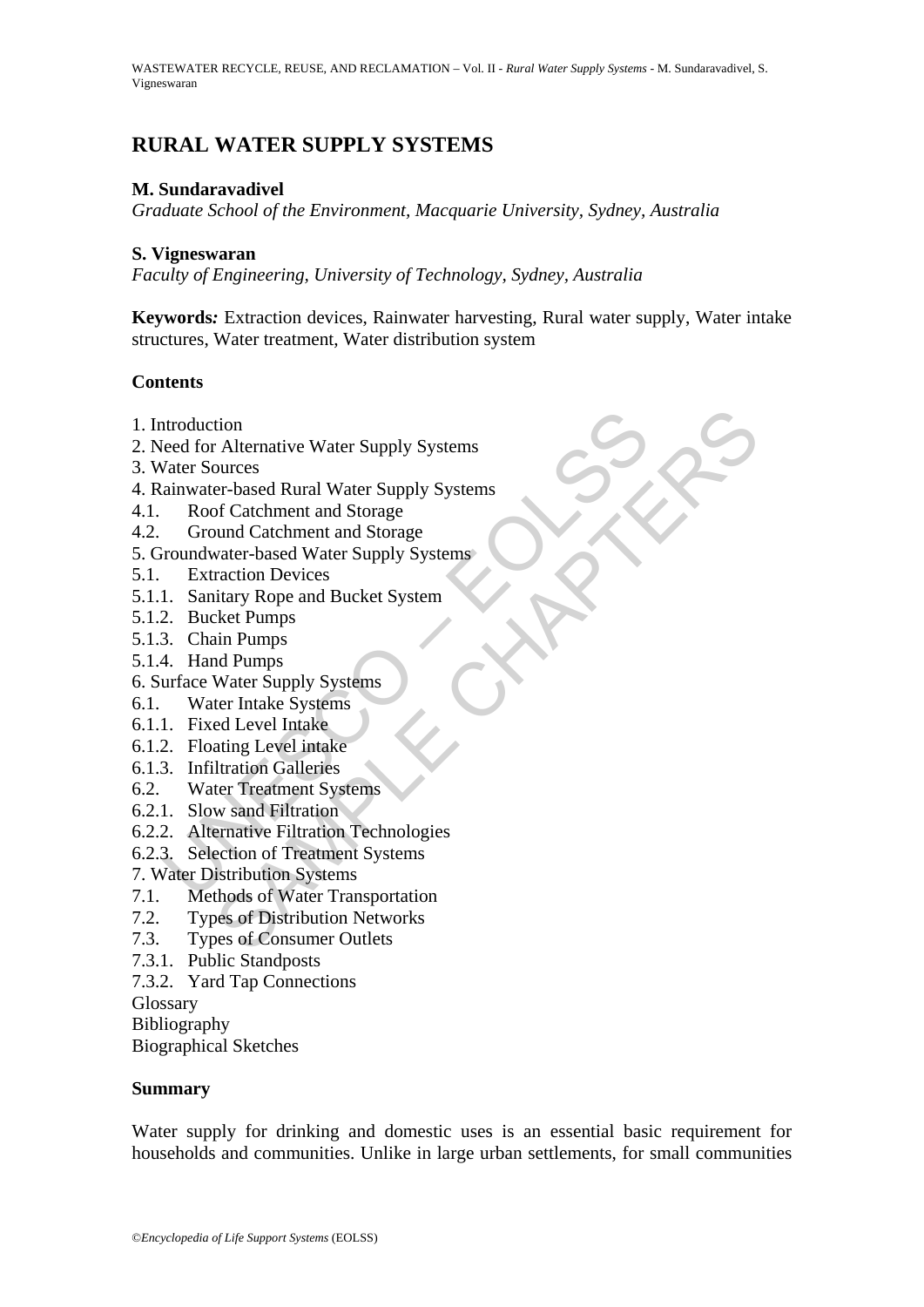in rural and outback areas conventional methods of water sourcing, extraction, and supply are not cost effective. Especially so in the rural areas of developing countries, which need simple, alternative methods to satisfy their domestic water needs. Water supply to such rural communities can be sourced from rainwater, groundwater or spring/surface water. Through simple rainwater harvesting techniques, household as well as community needs for water in arid and semi-arid regions, where no other water sources are available or feasible, can be met. Groundwater is, by far, the most practicable choice for safe water supply. There is a wide range of low-cost groundwater extraction techniques available. In areas where groundwater is not available in adequate quantities, the next best available option for water supply is from surface water sources. Often, surface water sources are more contaminated than groundwater, which necessitates treatment of water and hence increases the costs of water supply projects. There are simple treatment methods available to provide minimal levels of treatment to produce safe water free of microbial contamination. Depending on the quality of raw water, a treatment method can be selected from a limited choice of low-cost treatment methods to achieve better water quality. Distribution of water from a central source to the community is also an important aspect of water supply. For rural communities, distribution can be done through stand posts and yard tap connections via a branched network of pipes.

### **1. Introduction**

through the same interest of microbial contamination. Depending on<br>er, a treatment method can be selected from a limited choice of<br>hods to achieve better water quality. Distribution of water from<br>community is also an impor The water free of microbial contamination. Depending on the quality of<br>the water free of microbial contamination. Depending on the quality of<br>actment method can be selected from a limited choice of low-cost treat<br>achieve b Water is an indispensable natural resource for the survival and well being of human kind. It is also essential for production of food, energy that contributes to the economic and industrial development of a society. Safe and reliable supply of water is therefore essential for individual welfare and for community development. The first and foremost consequence of lack of safe water for community consumption is diseases. Infectious diseases, affected by the availability or the lack of protected water supply systems, may take the following forms:

- Infections spread through water supplies (water-borne diseases such as typhoid, cholera, gastroenteritis).
- Infections transmitted through living carriers found in water bodies (water-based diseases such as schistosomiasis, which is through an aquatic snail that burrows through skin).
- Infections spread by insects that depend on water (water-related diseases such as malaria, yellow fever spread through mosquitoes).
- Infections due to the lack of sufficient water for personal hygiene (water-washed diseases such as scabies, trachoma).

World Health Organization (WHO) estimates that as much as 80% of all diseases in the world is associated with water. Available evidences indicate that most of the health benefits from safe water are attainable at service levels of 30–40 liters per capita per day. Hence, the role of organized water supply in the prevention of water-borne diseases and in the promotion of public health can be well appreciated. It has been established that this role is best fulfilled when every house in a given community is connected to the public water supply system. But for most developing countries, this ideal is still unattainable due to financial and other constraints. According to the Human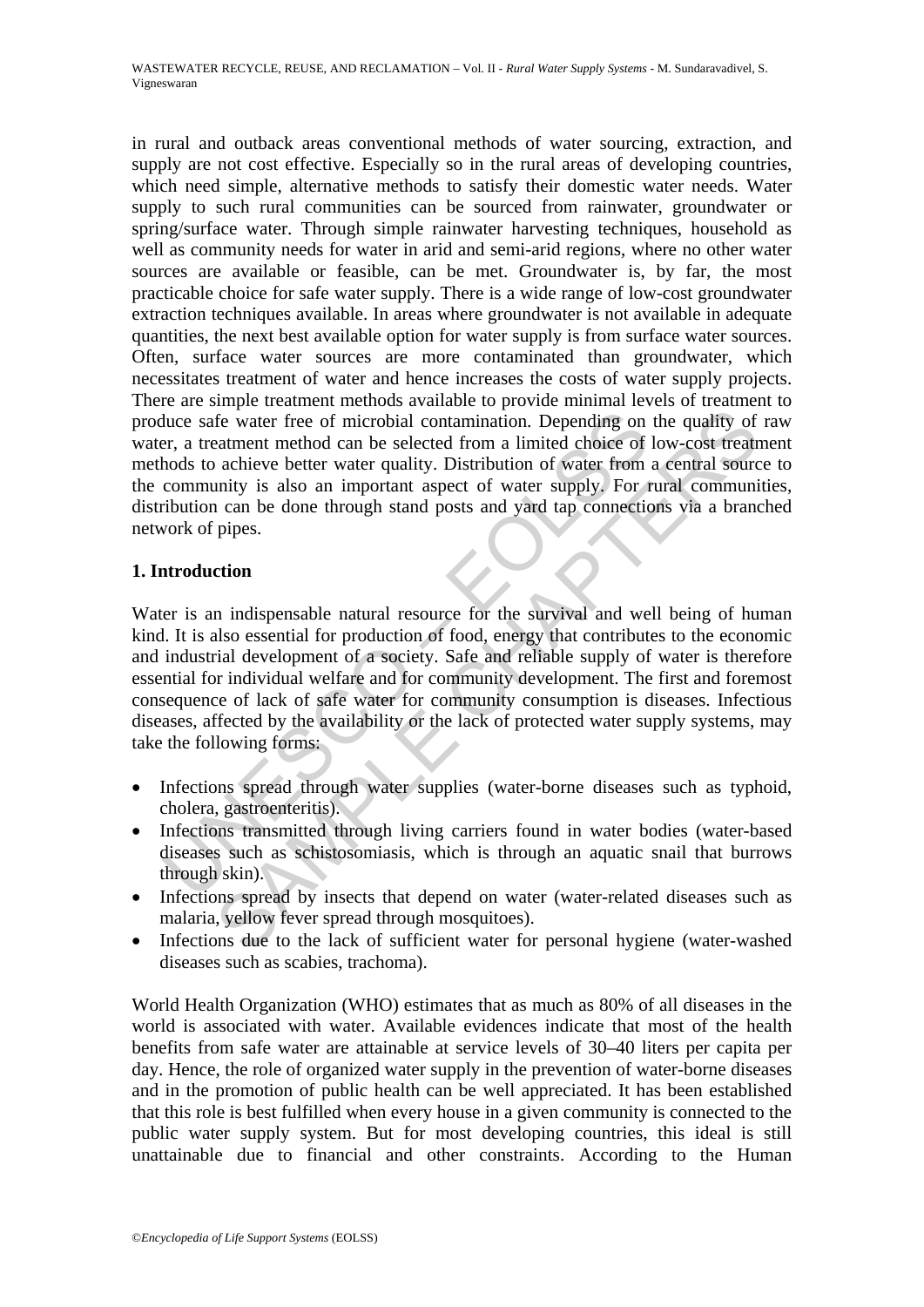Development Report of United Nations Development Programme (UNDP), as of 1996, more than 31% of the population in developing countries are yet to have access to safe water and more than three-fourths of this population lives in the rural areas.

## **2. Need for Alternative Water Supply Systems**

lity matching international standards, is not feasible. Water quali-<br>
lity matching international standards, is not feasible. Water quali-<br>
less bearing on health (such as hardness of water, or the preganese or chlorides n comparison and standards, is not feasible. Water quality standards whearing international standards, is not feasible. Water quality standards whearing on health (such as hardness of water, or the presence of iron or chlori Traditionally, the people in rural areas have obtained water from unprotected ponds or tanks, wells, cisterns and sometimes streams and rivers. These water sources are frequented daily for collecting drinking and cooking water, washing clothes, bathing, livestock washing, etc. Mostly, these waters are unsafe for consumption due to contamination by fecal matters as well as by their heavy use. Consequently, the populations suffer from frequent epidemics. To supply potable water to all such communities by an ideal comprehensive water supply system that supplies water with a quality matching international standards, is not feasible. Water quality standards which have less bearing on health (such as hardness of water, or the presence of iron and manganese or chlorides normally included in any drinking water of quality standards) can possibly be relaxed unless this causes technical problems, and so long as the rural population finds the water acceptable. This will help to minimize financial constraints in providing safe drinking water. Considering the present situation of rural communities, where water from polluted sources is carried over long distances and used directly, any simple improvement in service and water quality could be expected to have a large beneficial impact on health. That is to say that what is needed is an effective short-term alternative to the ideal situation. Such an alternative to achieve an overall low-cost water supply scheme consists of:

- an appropriate water source;
- an appropriate water extraction method from the source;
- low-cost water treatment systems, wherever required:
- an appropriate water distribution system.

# **3. Water Sources**

Basically, all sources of freshwater originate from rainfall, which is slightly acidic due to dissolution of carbon dioxide in the atmosphere. In the form of surface run-off, it will gather considerable amounts of organic and mineral matters, soil particles, microorganisms, etc. When the surface run-off infiltrates into subsoil it forms groundwater. As the groundwater level increases and rises above surface level due to varying land formations, it oozes out as springs. Perennial springs are the fountainheads of surface water bodies such as streams, rivers and lakes. The source of water has a major effect on water system design and hence costs. Water from different sources varies in quality and hence requires varying degrees of treatment. The process of choosing the most suitable source for water supply largely depends on the local conditions. A source of water supply can be identified at any of the above stages of water cycle, provided it can supply in sufficient quantities for most periods of the time in a year. Thus, water supply for rural communities can be organized with use of rainwater, groundwater, and, spring and surface water.

### **4. Rainwater based Rural Water Supply Systems**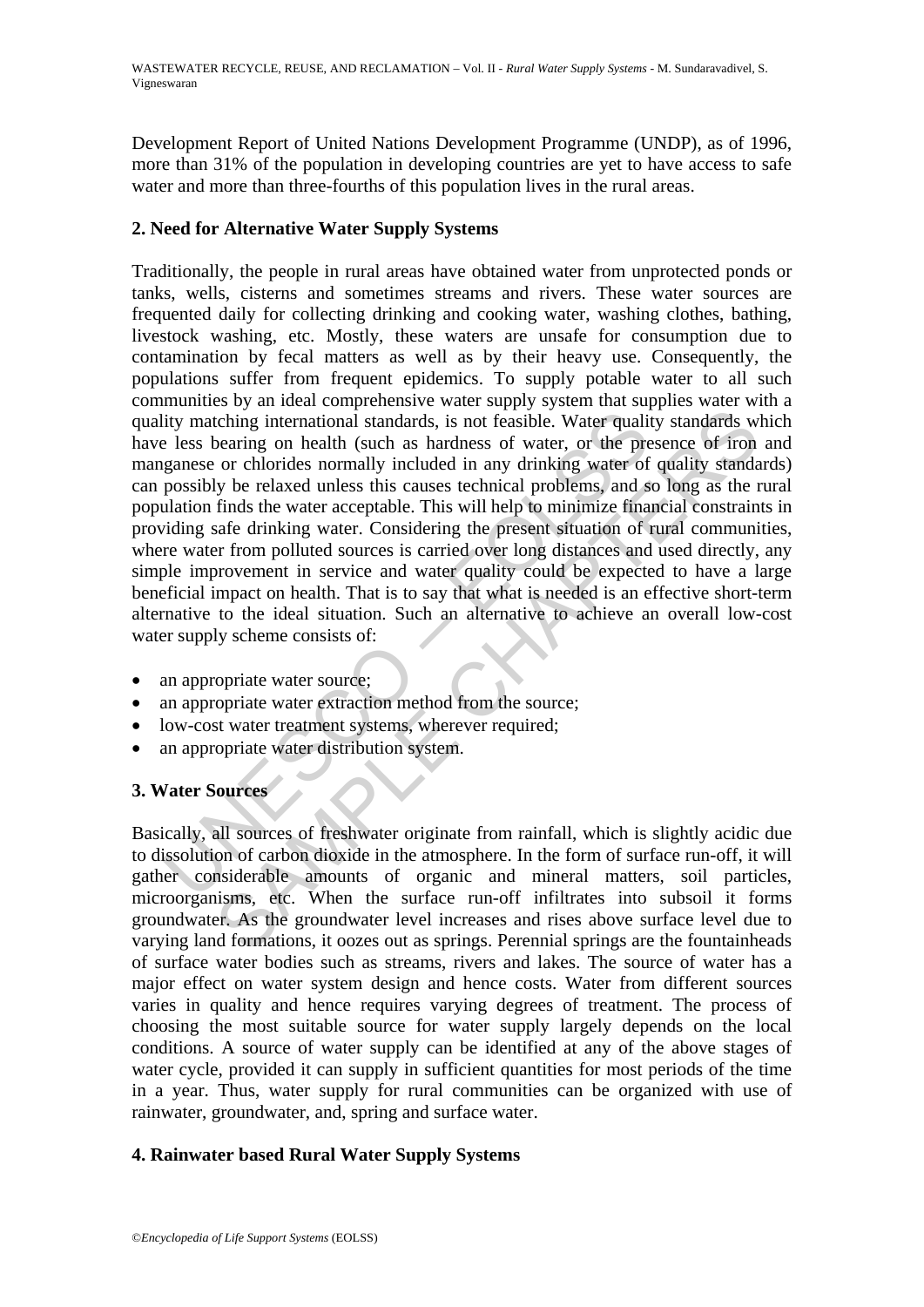Rainwater can be considered as a source of water supply in regions where the pattern of rainfall permits its harvesting. Rainwater harvesting is possible in countries where rainfall is heavy, with long intervals with no rainfall. It can be a suitable source in arid and semi-arid areas where people live in scattered settlements and no other sources are available. Rainwater harvesting may serve well for household as well as community level supplies. It can also be used in conjunction with supply from other sources when their supplies are unpredictable in nature. Rainwater harvesting at household level is done by storage of rainwater through roof catchments and at community level by storage through ground catchments.

### **4.3. Roof Catchment and Storage**

Rainwater with reasonable qualities can be collected using rooftop areas that can be stored to provide individual households in rural areas with adequate water supplies. By directing the rainfall on the roof areas to flow through simple collection gutter arrangements, water that would otherwise join surface run-off can be gainfully utilized. Roofs made of tiles, slates, corrugated iron/tin or asbestos sheets are more suitable. Thatched and lead sheet roofs are not suitable because of health hazards. A typical roof catchment and storage arrangement is shown in Figure 1.



Figure 1. Roof catchment and storage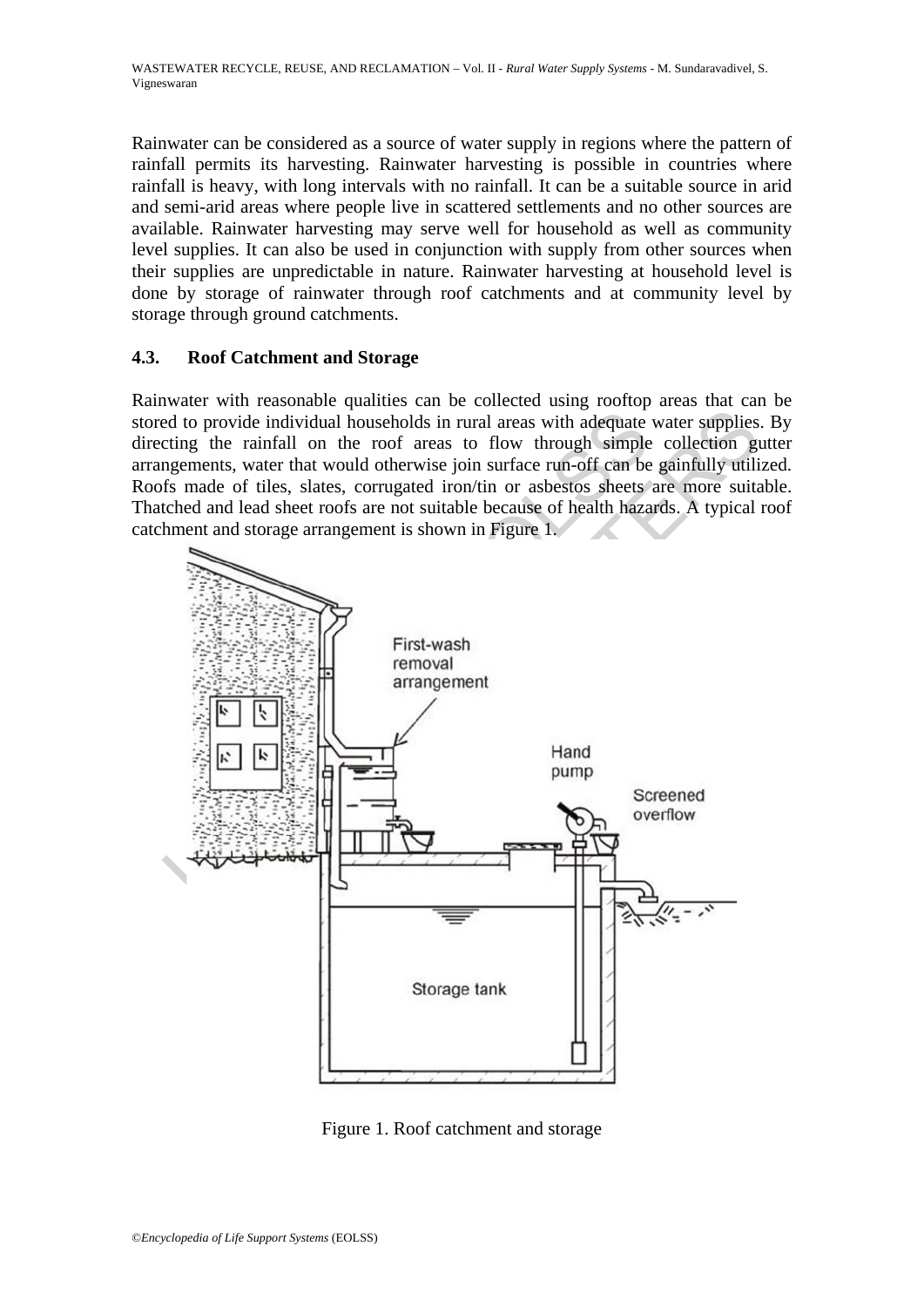The roof guttering should slope evenly towards a downpipe to avoid sagging and hence pooling of water that may become a breeding place for mosquitoes. It may be helpful to arrange to divert the first flush of water from a roof collection, as it will wash with it the accumulated dust and impurities such as bird droppings, dead leaves, etc. The roof and guttering should be cleaned regularly. A wire mesh placed over the top of the downpipe would prevent it from becoming clogged with washed-off materials.

The amount of rainwater that can be harvested will depend on the area of the roof. The storage tank, however, has to be of sufficient capacity to take care of the longest dry season in a normal year. To take care of exceptionally dry years, another 50% surplus storage can be added. The minimum basic drinking and domestic water requirement of a family of six persons is 40 liters per day. Thus, for an average dry season of 3 months, the water storage required will be  $3 \times 30 \times 40 \times 1.5 = 5400$  L.

### **4.4. Ground Catchment and Storage**

By appropriately preparing a piece of surface on ground, it can be used as a catchment for harvesting rainwater for small communities. Part of the rainfall will serve to wet the ground or get lost due to evaporation or infiltration. A considerable reduction in such losses can be attained by making the catchment surface smooth and impervious using clay, tiles, asphalt or plastic sheets. Ground catchment involves land alterations for contouring, clearance of rocks and vegetation, simple soil compaction, preparation of surface (tiling, etc.) to reduce infiltration, construction of ditches along contours and construction of storage tanks. Arrangements in a ground catchment for rainwater harvesting are shown in Figure 2.



Figure 2. Ground catchment and storage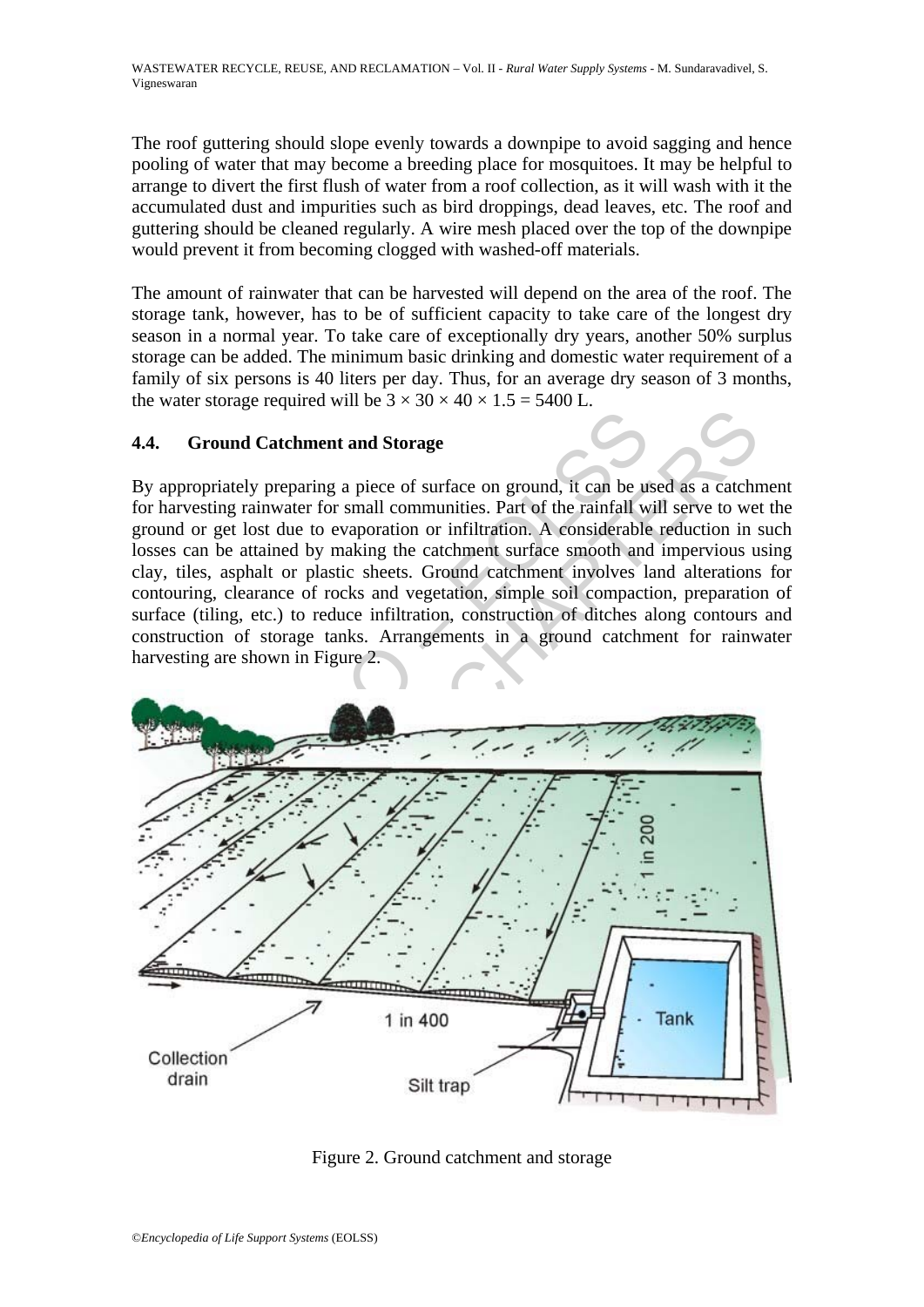Storage facilities for ground catchment rainwater harvesting system can be either aboveground or below-ground. Whichever the type of storage, it should be protected from contamination by providing an adequate enclosure that prevents entry of pollutants. Dark storage conditions using a tight cover is required to prevent algal growth and mosquito breeding. There is a wide choice of materials of construction of storage tanks. Small storage containers can be built up of clay, wood or water-proofed bamboo frameworks. While large storage tanks can be constructed using stone or brick masonry works, ferro-cement or reinforced cement concrete works better.

Ground catchments for community water supply need proper management and maintenance. It may be necessary to provide fencing or hedging to protect against damage and contamination. Trees and shrubs can be planted around catchment to limit the entry of wind blown materials and dust into the catchment area.

### **5. Groundwater-based Water Supply Systems**

Among the various sources of supply, groundwater is by far the most practicable choice. Groundwater can be extracted either from perennial springs or from open wells/tube wells, as they normally yield safe drinking water in rural areas. Exceptions are areas of fissured limestone where groundwater may be contaminated by intrusion of surface runoff. In areas where groundwater is available at moderate depths, constructing a number of wells fitted with hand operated pumps is by far the cheapest means of providing a good water supply.

### **5.2. Extraction Devices**

**COMBUT EXECT STEAD SET SET SET SET SET SET SET SET SERVID BET SERVID BY STEAD SET SERVIDE SOME THE WINDOW SET CONDUCT AN ABOVE THE SERVIDE DREAM SERVIDE DREAM SERVIDE DREAM SERVIDE DREAM STEAD (THE areas where groundwater Example 12**<br> **EXERCT WATER CONTROVER SETTLE SETTLE SETTLE SETTLE SETTLE SPACE STATE SPACE STATE SPACE STATE SPACE STATE SPACE STATE SPACE STATE SPACE SETTLE SUPPOSE SETTLE SUPPOSE SETTLE SUPPOSE SUPPOSE SUPPOSE SUPPOSE SU** Extraction of water from wells can be done with use of simple technologies that can be manually operated. Traditionally, there were number of water lifting devices that were being used in various parts of the world. These include, rope and bucket devices, counterpoise lifts and the Archimedes screws. With simple modifications, these traditional methods can be made more efficient in operation and at the same time protecting the source from contamination. Some of the modified versions of these simple water-lifting technologies are:

- sanitary rope and bucket system;
- bucket pumps;
- chain pumps;
- hand pumps.

### **5.2.1. Sanitary Rope and Bucket System**

The sanitary rope and bucket systems are designed for open dug wells and are simple to maintain. The design was developed by WHO and is shown in Figure 3.

This simple arrangement apart from providing good service also protects the well from pollution. It contains a wooden roller fixed to the side walls of the well around which the rope winds.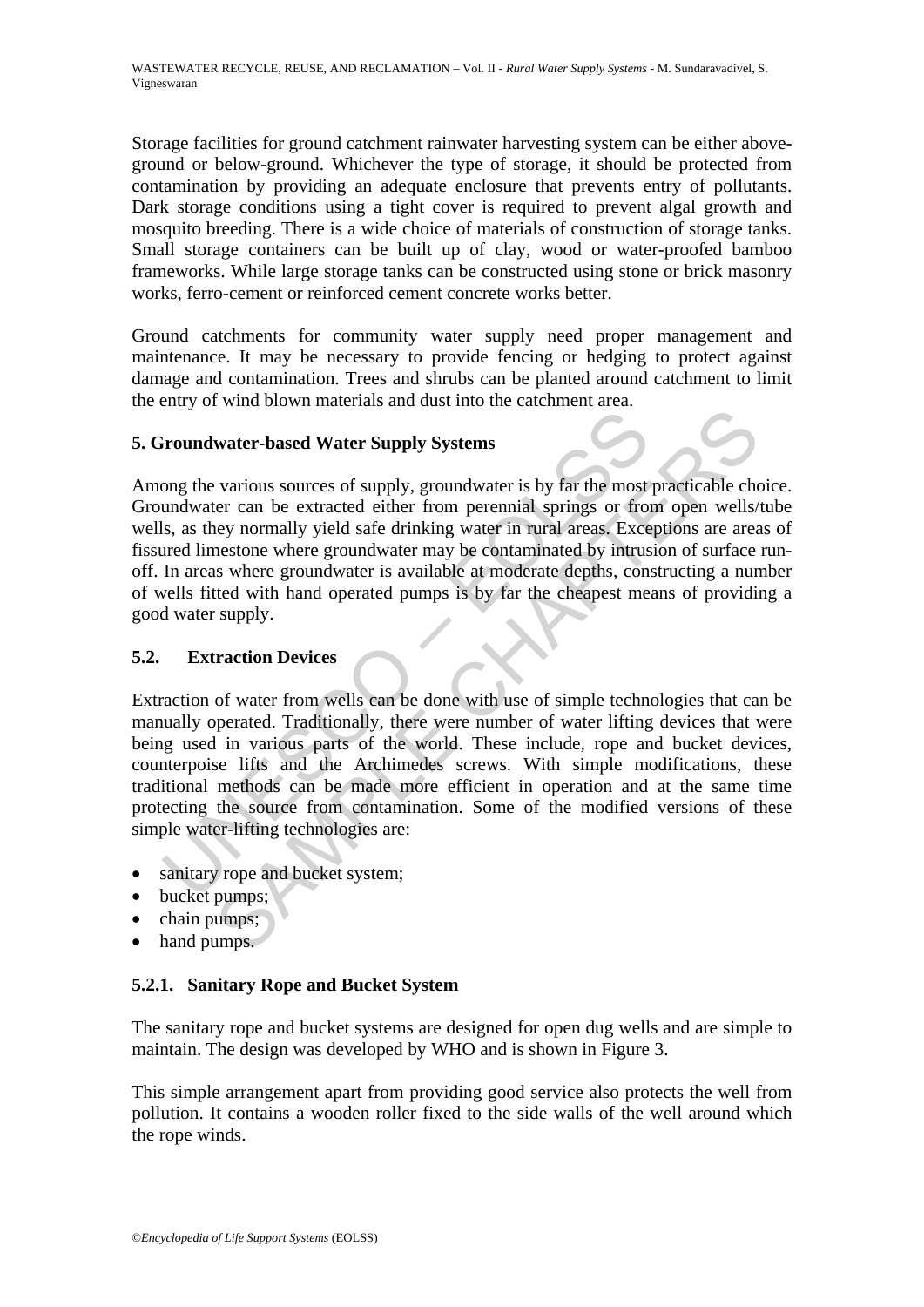WASTEWATER RECYCLE, REUSE, AND RECLAMATION – Vol. II - *Rural Water Supply Systems* - M. Sundaravadivel, S. Vigneswaran

One end of the rope is permanently fixed with the roller and the bucket tied to the other end. The top end of the bucket is attached with a weight to enable it to tilt when it touches the water surface in the well. As the roller is rotated, the bucket with water raises up to the stop hook level where it is tilted due to the hook and water is emptied on to a trough and flows out through a small pipe fitted to the trough to aid collection (Figure 3).



The arrangements are simple and can be changed to fit the local conditions. The cover for the well should be removable to facilitate cleaning and maintenance of the well and the rope and bucket mechanism.

### **5.2.2. Bucket Pumps**

The schematic arrangement of a bucket pump to extract water from open well is shown in Figure 4. In this arrangement, small buckets are attached to an endless chain. The chain is rotated on sprockets using a handle. As the buckets move down and dip into water, they get filled. Further rotation brings to the top and to run around the sprocket, as they empty into a collection trough attached with a pipe.

Depending on the local conditions and availability of materials, the buckets can be replaced with earthenware jars or wooden or metal boxes and the sprockets with bicycle wheels to run the endless chain.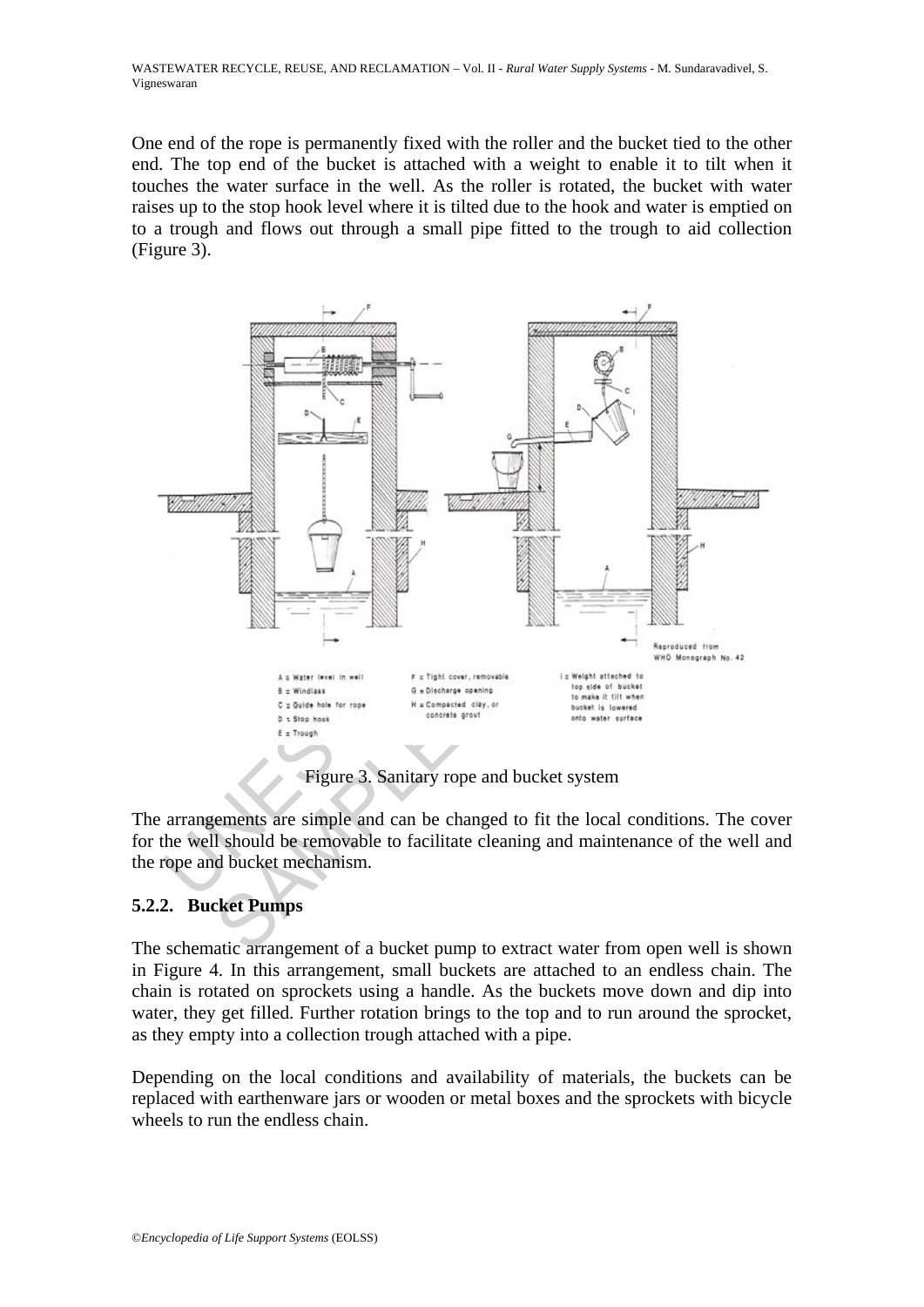WASTEWATER RECYCLE, REUSE, AND RECLAMATION – Vol. II - *Rural Water Supply Systems* - M. Sundaravadivel, S. Vigneswaran



#### **Bibliography**

- - -

IRC (1977). Hand pumps for use in drinking water supplies in developing countries. *Technical Paper Series #10*. WHO International Reference Center for Community Water Supply, The Hague, Netherlands. [Comprehensive information on description, operation and maintenance of various types of hand pumps.]

IRC (1978). Public stand posts for developing countries. *Bulletin Series #11.* WHO International Reference Center for Community Water Supply, The Hague, Netherlands. [Proceedings of an international expert meeting held in Accra, Ghana that describes technological, economic, socio-cultural and management aspects of public stand posts.]

IRC (1979). Public Stand Post Water Supplies—Design Manual. WHO International Reference Center for Community Water Supply, The Hague, Netherlands. [Details of planning and design aspects of water supplies using public stand posts.]

IRC (1981). Small community water supplies—echnology of small water supply systems in developing countries. International Reference Center for Community Water Supply and Sanitation, The Hague, Netherlands. [Comprehensive document detailing all technological aspects of small water supply systems